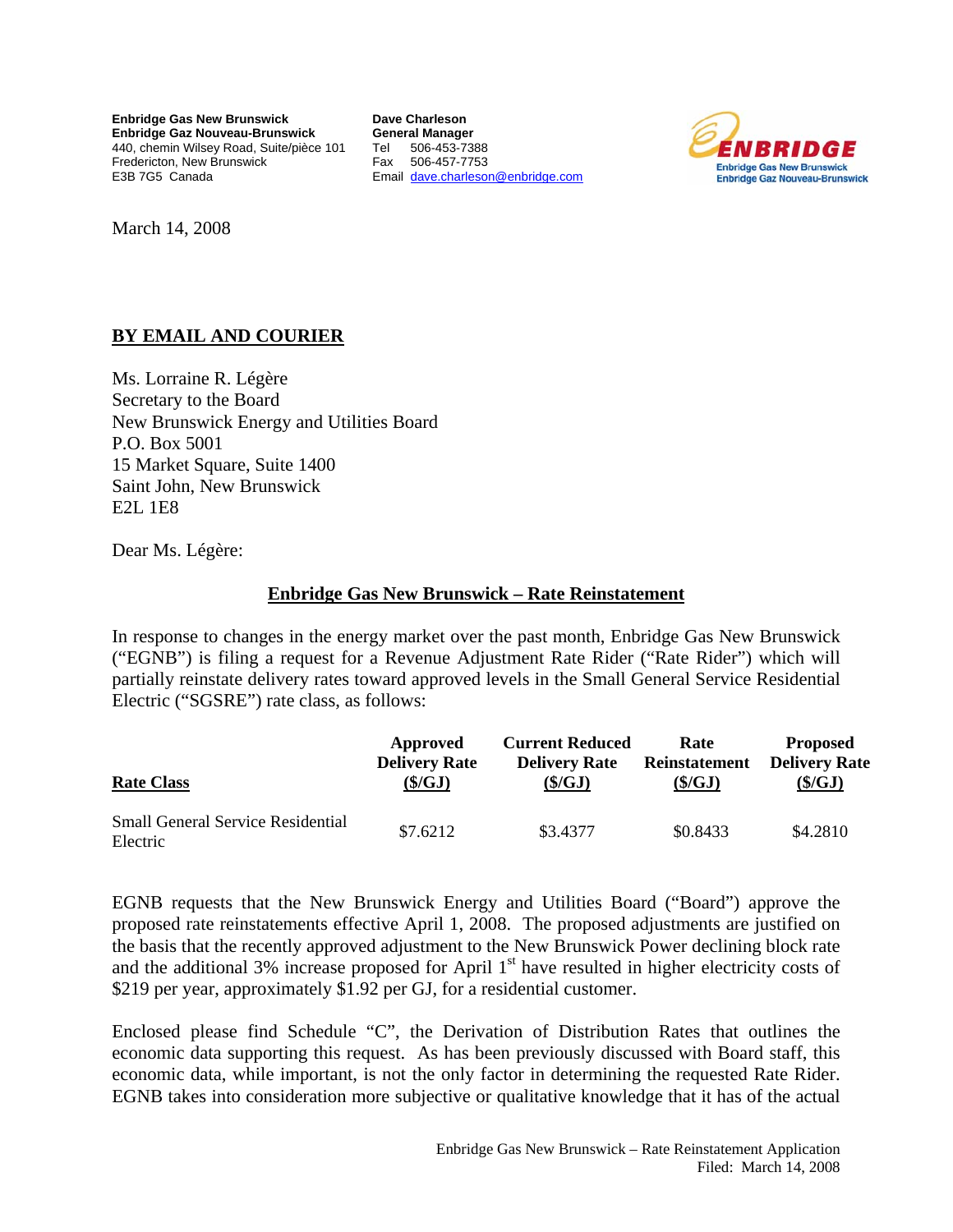economic situation of customer classes, such as actual gas prices, consumption patterns and customer expectations regarding savings. EGNB is requesting the Board approve the proposed Rate Rider, as outlined in Schedule "A", effective April 1, 2008.

## **Customer Communication**

EGNB is proposing a customer communication consisting of a short on-bill message and a website posting as outlined in its previous applications. The proposed website notification is attached as Schedule "B". The on-bill message will state: "Delivery rate charges have changed for SGSRE customers. Please visit our website at www.naturalgasnb.com or call toll-free 1-800- 994-2762 for more information."

EGNB has not received any customer requests to date for email notification of rate changes but will continue to present this option to customers.

If you have any questions or require additional information, please call me.

Yours truly,

Dave Charleson General Manager

Enclosures

c.c. Competitive Energy Services, LLC Corridor Resources Inc. ECNG Energy LP Energistics Group Inc. Irving Energy Services Limited Park Fuels Ltd. Potash Corporation of Saskatchewan Inc. Superior Propane Inc.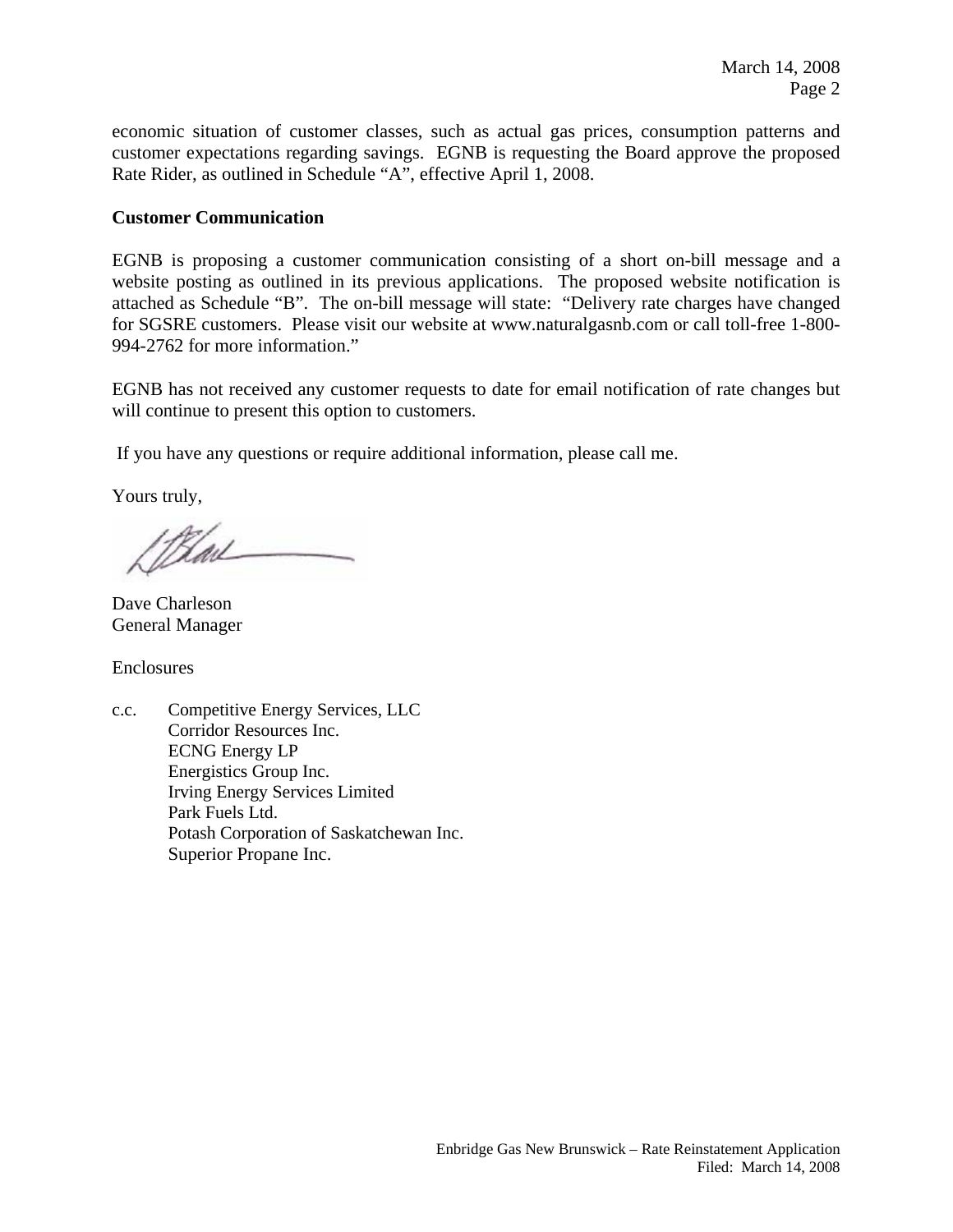## **Schedule "A"**

## **REVENUE ADJUSTMENT RATE RIDER**

The following adjustments shall be applicable to all bills issued on and after April 1, 2008:

| <b>Rate Class</b>                                         | <b>Approved</b><br><b>Delivery</b><br>Rate<br>$(\frac{C}{2})$ | Rate<br><b>Reduction</b><br>$(\frac{C}{2})$ | <b>Reduced or</b><br><b>Reinstated</b><br><b>Delivery</b><br>Rate<br>(S/GJ) |
|-----------------------------------------------------------|---------------------------------------------------------------|---------------------------------------------|-----------------------------------------------------------------------------|
| <b>Small General Service Residential Electric (SGSRE)</b> | 7.6212                                                        | 3.3402                                      | 4.2810                                                                      |
| Small General Service Residential Oil (SGSRO)             | 7.6212                                                        | 0.0000                                      | 7.6212                                                                      |
| <b>Small General Service Commercial (SGSC)</b>            | 7.6212                                                        | 0.0000                                      | 7.6212                                                                      |
| General Service (GS)                                      | 7.1820                                                        | 0.0000                                      | 7.1820                                                                      |
| Contract General Service (CGS)                            | 5.8919                                                        | 0.0000                                      | 5.8919                                                                      |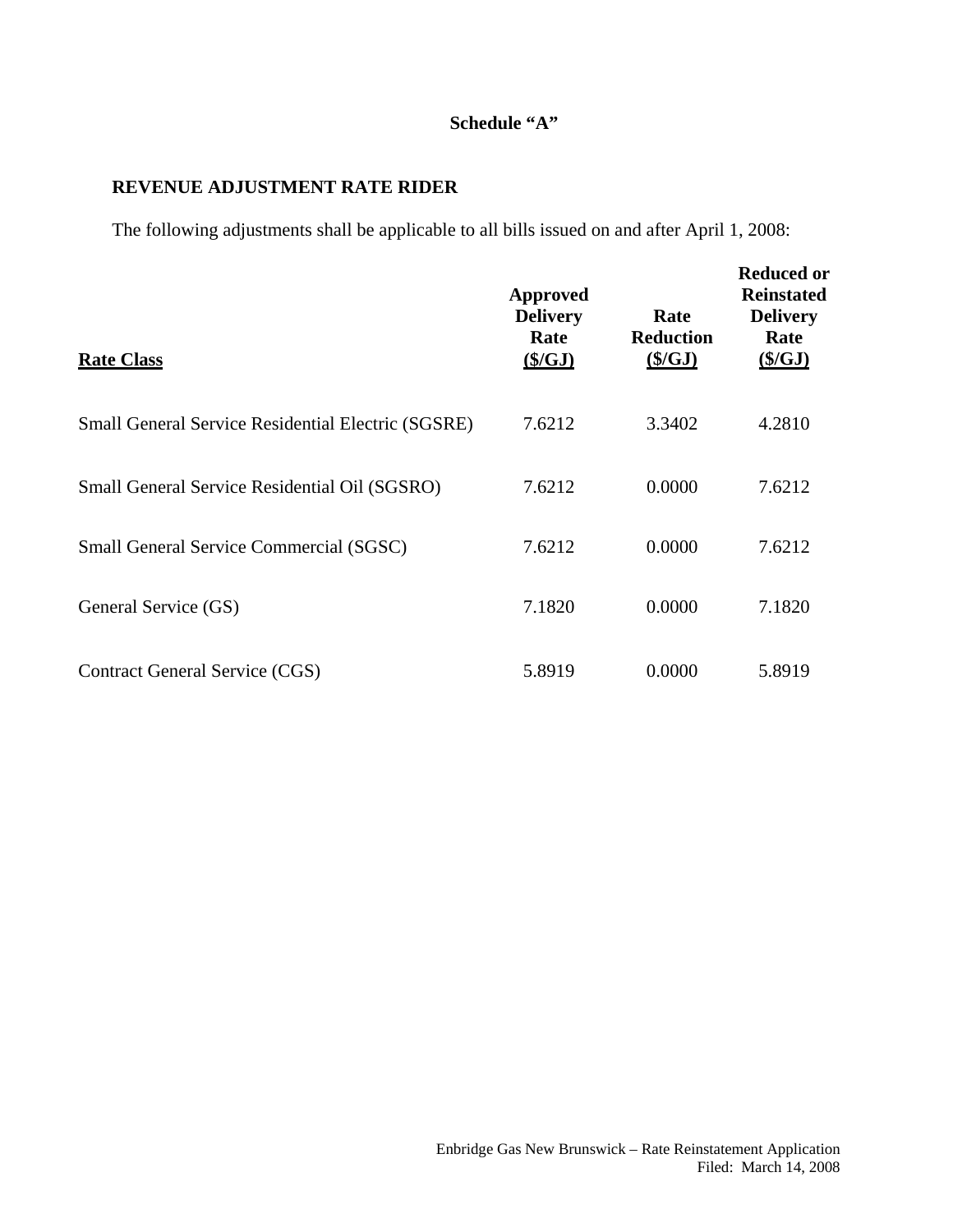

### **Schedule "B"**

#### **Notice of Rate Adjustments**

 $\overline{a}$ 

**Enbridge Gas New Brunswick (EGNB) would like to advise you, our valued customer, of changes to our distribution rates, effective April 1, 2008**. EGNB has received approval from the New Brunswick Energy and Utilities Board to adjust natural gas delivery charges.

There are three charges that determine your total cost of natural gas. The first is the monthly customer or demand charge which is not being adjusted. The second is the delivery charge which is increasing. The third, and the largest component of your total natural gas cost, is the charge for supply of the natural gas commodity.

EGNB delivers natural gas to customers at rates which are based on local market conditions targeted to provide savings against alternate energy products. In recent months, **electricity prices have increased in comparison to natural gas.** Based on these changes in the market place, EGNB has received approval to increase delivery charges in the Small General Service Residential Electric ("SGSRE") rate class. These changes are outlined in the table below.

#### **Natural Gas Distribution Charges as of April 1, 2008**

| <b>RATE CLASS</b>                                                      | <b>Customer</b> or<br><b>Demand</b><br><b>Charge</b> | Approved<br><b>Delivery</b><br><b>Charge</b><br>$(\frac{\xi}{GJ})$ | <b>Current</b><br><b>Reduced</b><br><b>Delivery Charge</b><br>(S/GJ) | April 2008<br><b>Adjusted</b><br><b>Delivery Charge</b><br>(\$/GJ) |
|------------------------------------------------------------------------|------------------------------------------------------|--------------------------------------------------------------------|----------------------------------------------------------------------|--------------------------------------------------------------------|
| <b>Small General Service</b><br><b>Residential Electric</b><br>(SGSRE) | \$16.00/month                                        | \$7.6212                                                           | \$3.4377                                                             | \$4.2810                                                           |

EGNB provides safe, reliable distribution of natural gas. The price that EGNB charges for the distribution of natural gas is regulated by the New Brunswick Energy and Utilities Board and can only change with their approval.<sup>[1](#page-3-0)</sup> The price is based on market conditions and may increase or decrease significantly over time. If you wish to receive notification of delivery rate changes in the future by email, please email us at [egnb\\_mailbox@egnb.enbridge.com.](mailto:egnb_mailbox@egnb.enbridge.com) For more information about EGNB, these delivery rate adjustments or the current price for supply of Enbridge Utility Gas, call toll free at 1-800-994-2762 or visit [www.naturalgasnb.com.](http://www.naturalgasnb.com/)

<span id="page-3-0"></span> $1$  This applies only to the customer or demand charge and delivery charge, which together constitute the distribution charge.